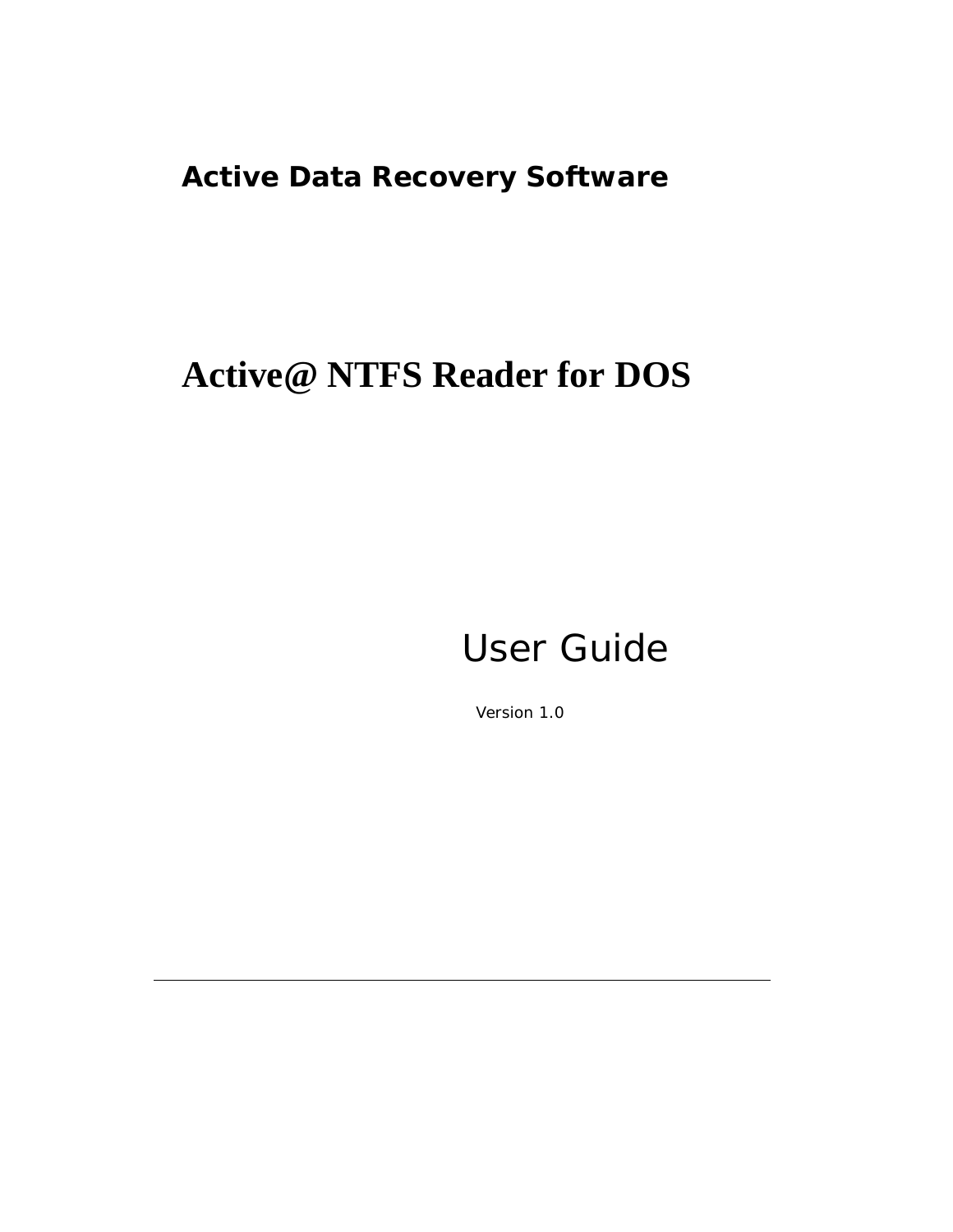### **Contents**

### **PRODUCT OVERVIEW**

### **SYSTEM REQUIREMENTS**

### **PRODUCT FEATURES**

### OPERATING PROCEDURES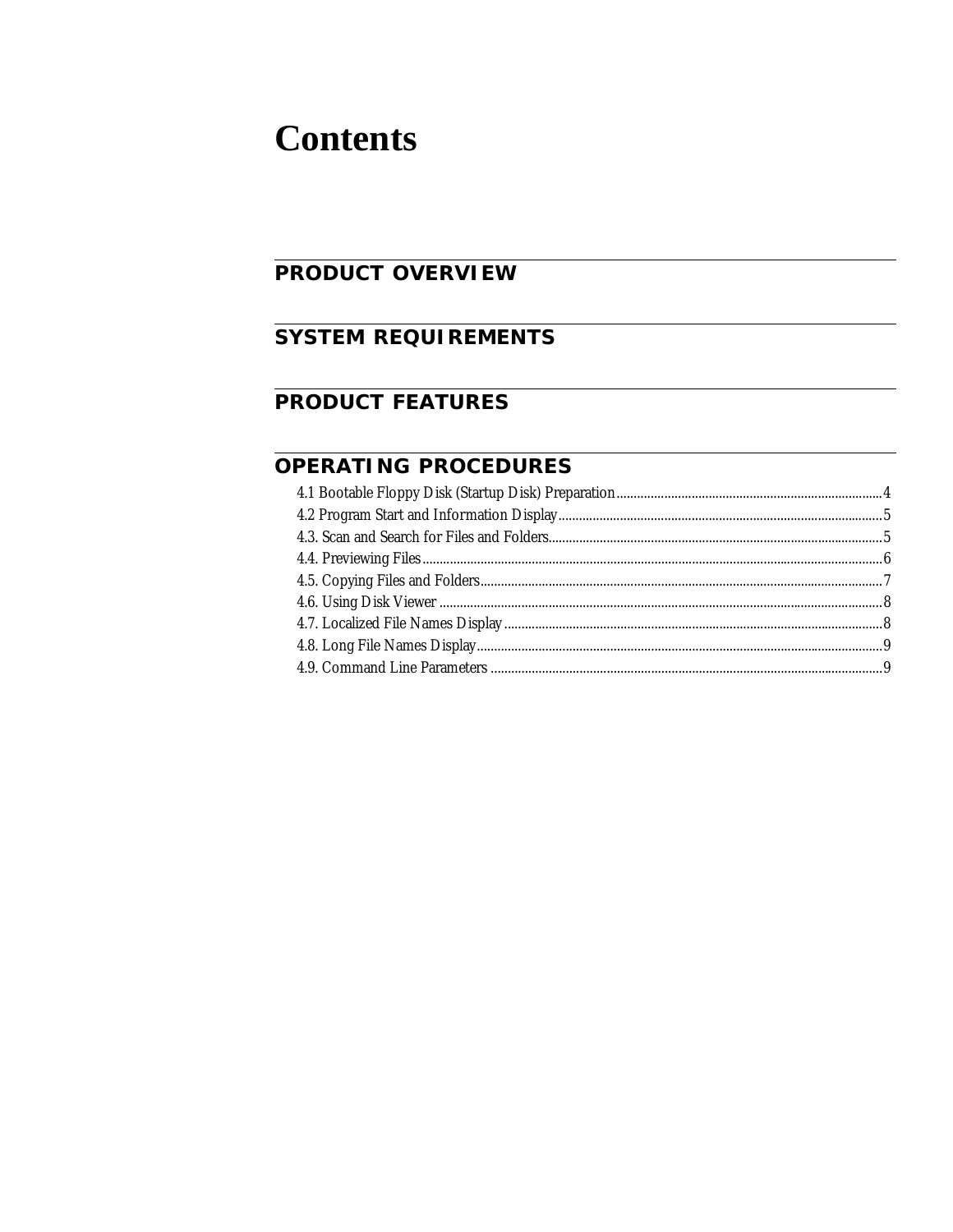# <span id="page-2-0"></span>**1 PRODUCT OVERVIEW**

Active@ NTFS Reader is a compact and powerful DOS utility that can read NTFS volumes from a DOS environment and copy files and folders to drives having a FAT file system.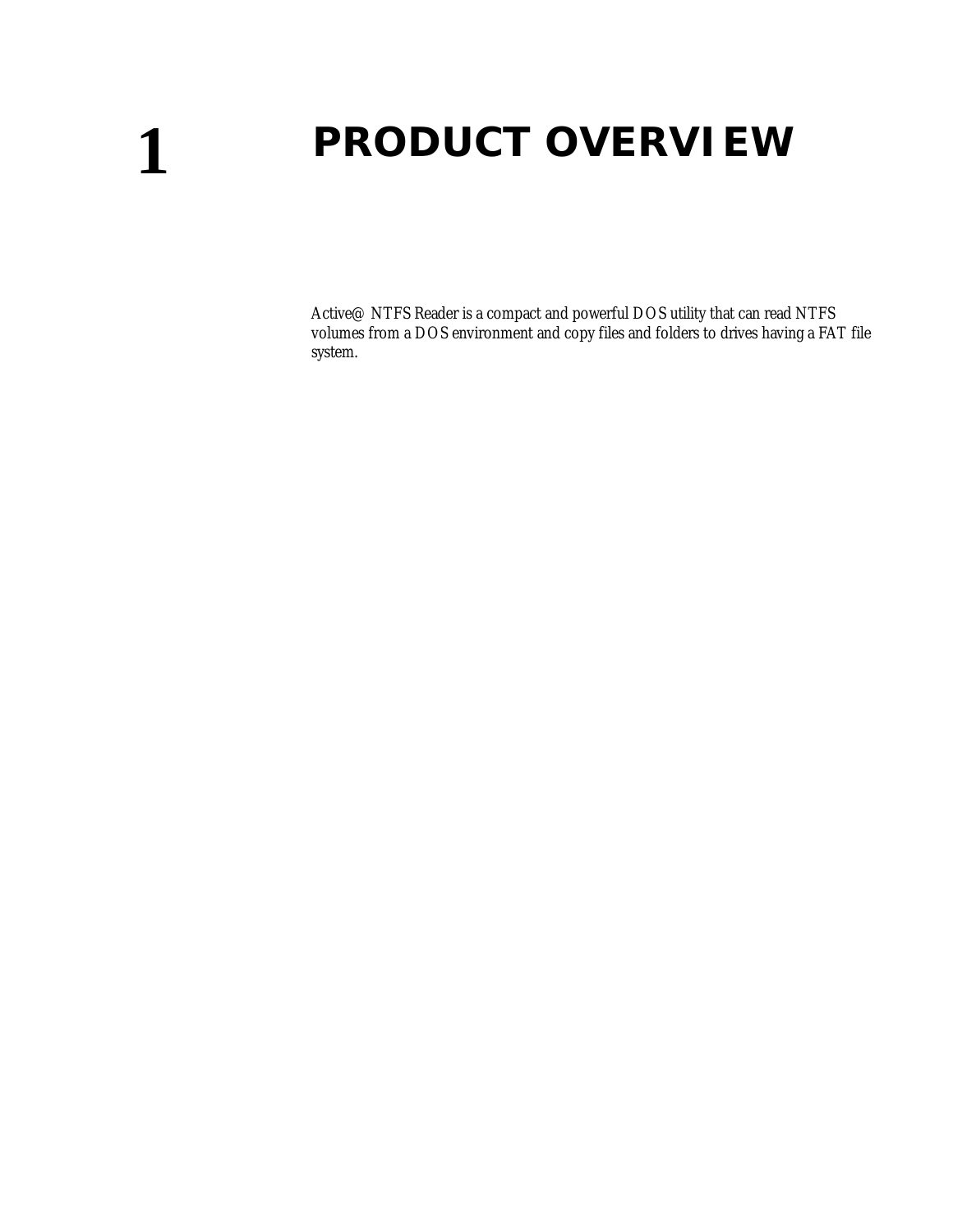# <span id="page-3-0"></span>**2 SYSTEM REQUIREMENTS**

Minimum system requirements for Active@ NTFS Reader:

- AT compatible CPU with 286 or newer processor
- 640Kb of RAM
- 1.44 Mb floppy diskette drive
- EGA 640x480 or better screen resolution
- Bootable Floppy disk containing MS-DOS 6.0+, or startup disk for Windows 95/98/ME/XP
- IDE/ATA/SCSI hard drive attached to the system to be recovered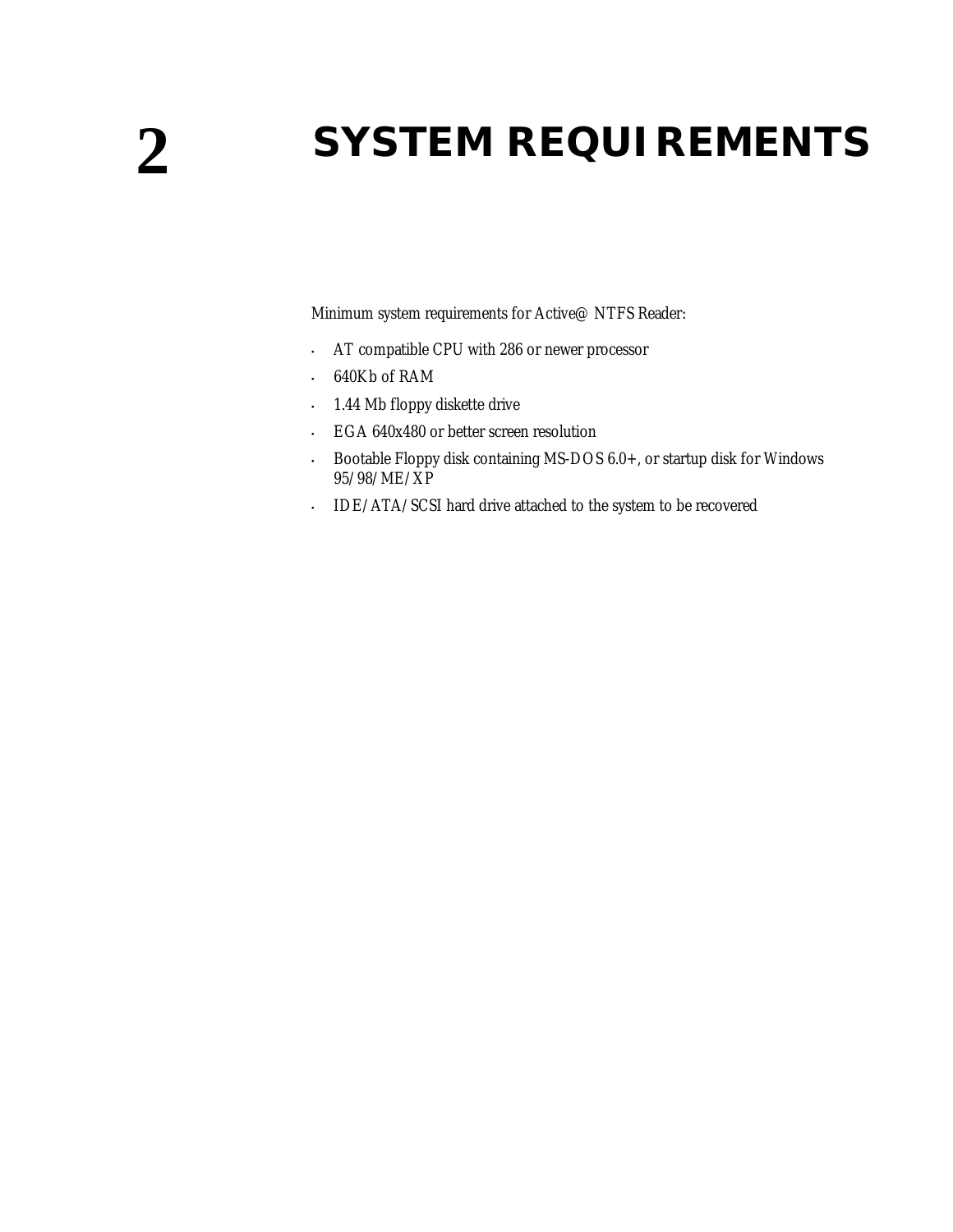## <span id="page-4-0"></span>**3 PRODUCT FEATURES**

The list below displays the features of Active@ NTFS Reader for DOS:

- Utility can be saved to and run from a bootable 3.5" floppy
- Displays complete physical and logical drive information
- Supports IDE / ATA / SCSI hard drives
- Supports large sized hard drives (more than 8GB)
- Reads NTFS, NTFS5 file systems
- Writes to FAT12, FAT16, FAT32 file systems
- Supports compressed and fragmented files on NTFS
- Supports partitions created in MS-DOS, Windows 95/98/ME/NT/2000/XP
- Displays non-english (local language fonts) and long file names
- Ability to preview files and folders before copying
- Supports search by file name or partial file name
- Disk Viewer displays content of the file in Hex/Text mode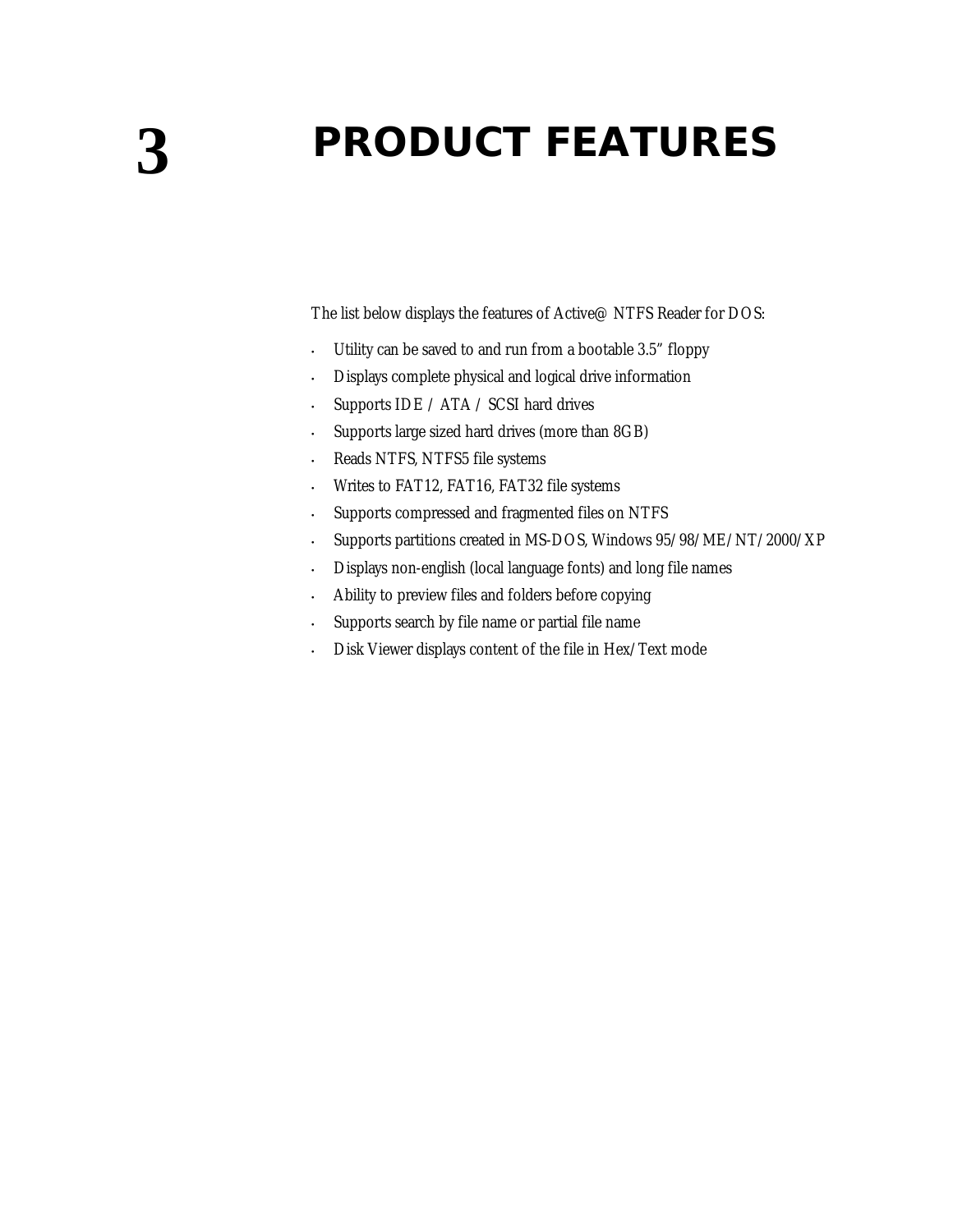## <span id="page-5-0"></span>**4 OPERATING PROCEDURES**

<span id="page-5-1"></span>**4.1 Bootable Floppy Disk (Startup Disk) Preparation** Ideally, create a bootable floppy disk before you encounter any problems with an NTFS drive. Once you have a bootable floppy, copy or download the utility to the floppy disk.

If you do not have a bootable floppy disk, you can make one from MS-DOS, Windows 95/98/ME/XP following these steps:

#### **MS DOS Prompt**

- Boot the system in MS-DOS or Command Prompt mode.
- Insert a blank floppy and type the format command in the following syntax: FORMAT A: /S
- Follow instructions on the screen to complete the process.

#### **WINDOWS 95/98/ME**

- Open the Windows "Control Panel".
- Click "Add/Remove Programs".
- Click the "Startup Disk" tab.
- Click "Startup Disk" and follow screen instructions to complete the process.

### **WINDOWS XP**

- Boot the system in Windows XP.
- Insert a blank floppy in the floppy drive.
- Open Windows Explorer and right-click "A:" drive.
- Click "Format".
- Enable the "Create an MS-DOS startup disk" option.
- Click "Start" to complete the process.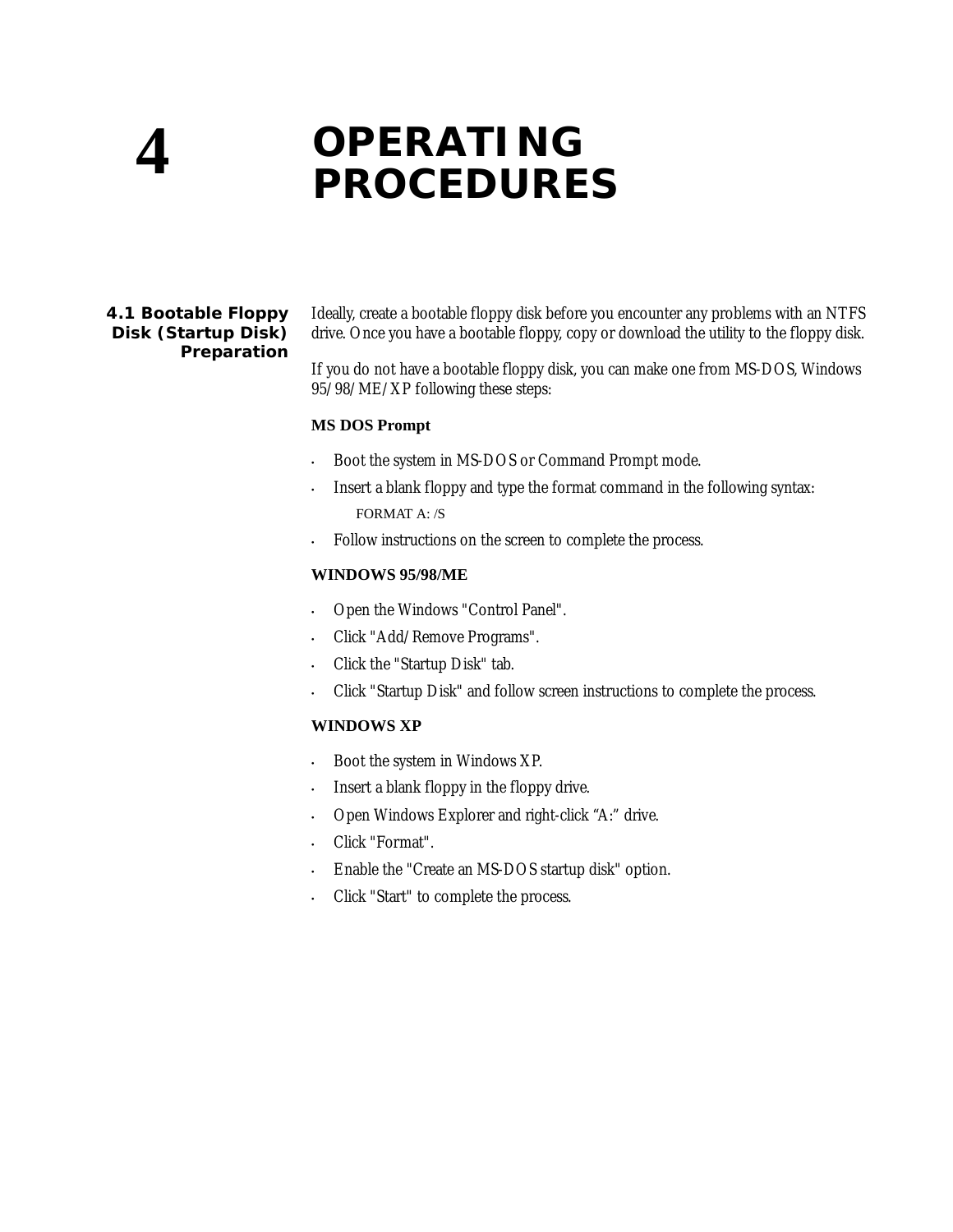<span id="page-6-0"></span>

| 4.2 Program Start<br>and Information<br>Display | After encountering a problem with an NTFS drive, retrieve your bootable floppy and boot<br>start the machine from that floppy. Start in DOS mode, or in Command Prompt mode in<br>Windows $95/98$ . |
|-------------------------------------------------|-----------------------------------------------------------------------------------------------------------------------------------------------------------------------------------------------------|
|                                                 | Follow the steps below:                                                                                                                                                                             |
|                                                 | Start Active @ NTFS Reader for DOS in drive A: by typing:                                                                                                                                           |

A:\>READNTFS.EXE

- The NTFS Reader program screen appears.
- On the left side of the window you will see the list of detected Hard Disk Drives (HDD).
- HDD Partitions and Logical Drives are displayed in a tree format.
- Deleted partitions and HDD space not occupied by partitions will be displayed as "Unallocated space".
- Select drives or folders by using keyboard arrow keys to move the cursor over listed HDD and logical drives. When the cursor is on a particular drive or folder, that drive or folder is considered to be selected. The selected drive or folder information is displayed in the right pane.

<span id="page-6-1"></span>**4.3. Scan and Search for Files and Folders** Scan drives and folders to locate deleted files. If you know the exact location of the deleted file or folder, you can select that location right away. Use the methods below to scan for deleted files or folders:

Select a drive or a folder and press the [Enter] key.

Repeat scanning until you reach the folder where the deleted file or folder is located

Deleted files are marked with a solid mark on the left side. NTFS Reader will locate deleted files and folders and does not allow you to preview or copy deleted files.

Search drives and folders if you do not know the exact location of deleted files. Use the search methods below:

- $\cdot$  Select a drive containing files and press  $[Ctrl + F]$  on the keyboard. Searching will begin.
- If you know the exact filename or part of the filename, enter this data in the "Search Dialogue type" and press the [Enter] key. Searching will begin.
- You can stop the search process at any time by pressing the [Esc] key.
- If files matching the search pattern are found, the file information is displayed.
- If displayed file information does not list deleted files that you are looking for, press the [Ctrl+F] keys to continue searching.
- If displayed file information lists deleted files that you are looking for, press the [Enter] key to stop searching and go directly to the folder where the file was located or press the [Esc] key to cancel further search.

The asterisk symbol (\*) is used as a wild card character. Used during the search process, asterisk is replaced by any allowed possible characters available on the system for search purposes.

 The question mark (?) symbol is used for single wild card character and is replaced by any allowed possible character available on the system for search purpose.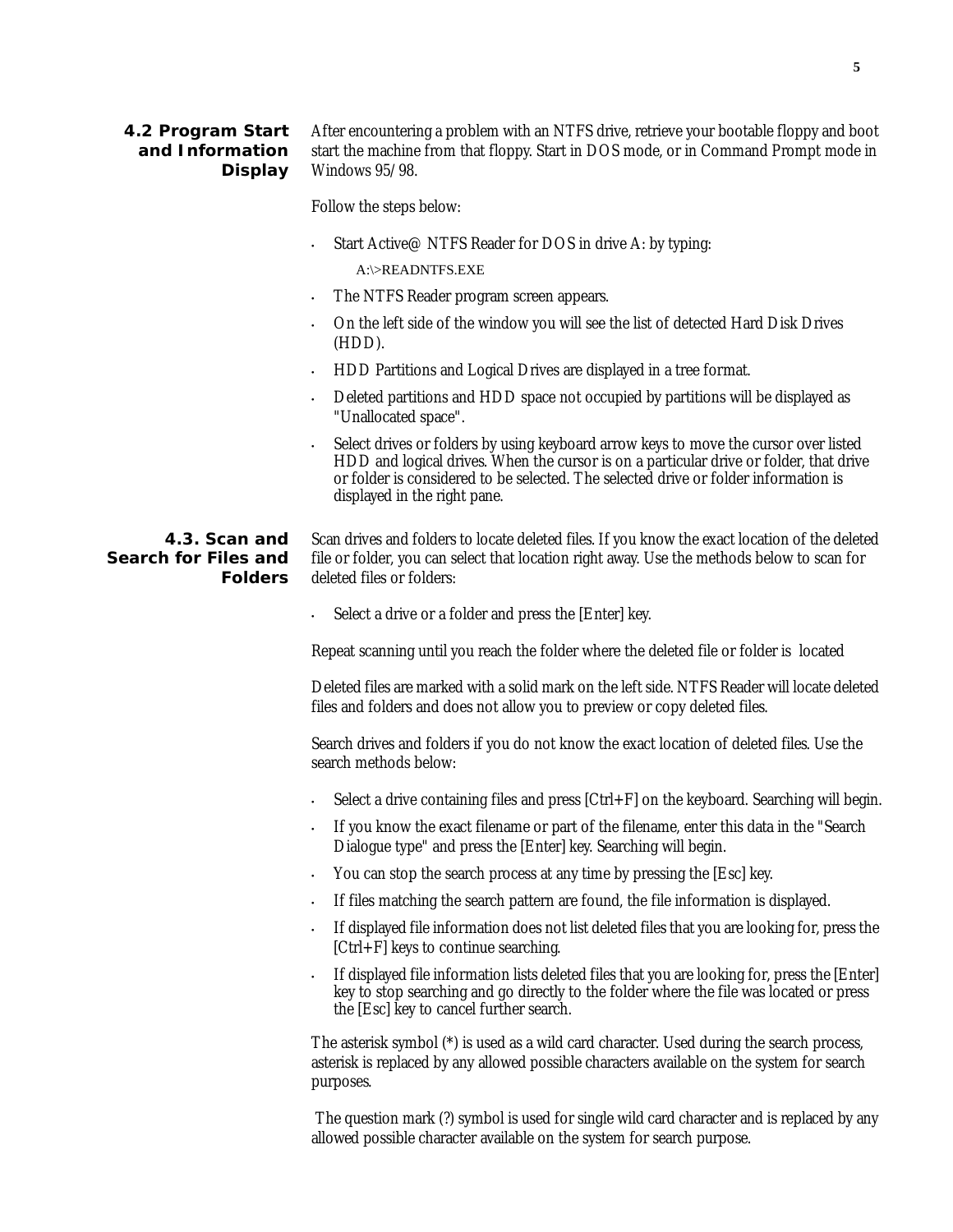Use a search pattern to find deleted files and folders similar to the pattern that is used when performing a search in DOS or Windows.

The table below shoes examples of partial name search expressions:

**Table 4-1** Partial Name Search Expressions

| <b>Variables</b> | <b>Description</b>                                   |
|------------------|------------------------------------------------------|
| *                | All files                                            |
| $*$ txt          | All files with the extension "TXT"                   |
| $my^*.*$         | All files that start with the characters<br>" $my$ " |
| myfile.txt       | Search explicitely for the file "myfile.txt"         |

<span id="page-7-0"></span>**4.4. Previewing Files** Once deleted files have been found, preview the file contents using Dist Viewer.

Follow the steps below:

- Boot in DOS mode and run Active@ NTFS Reader for DOS.
- Scan or search for files or folders (see section 4.3).
- Select a found file or folder.
- Press the [Enter] key to preview the file in Disk Viewer.

Once Disk Viewer has started, you can switch between Text and Hex views by pressing the [TAB] key.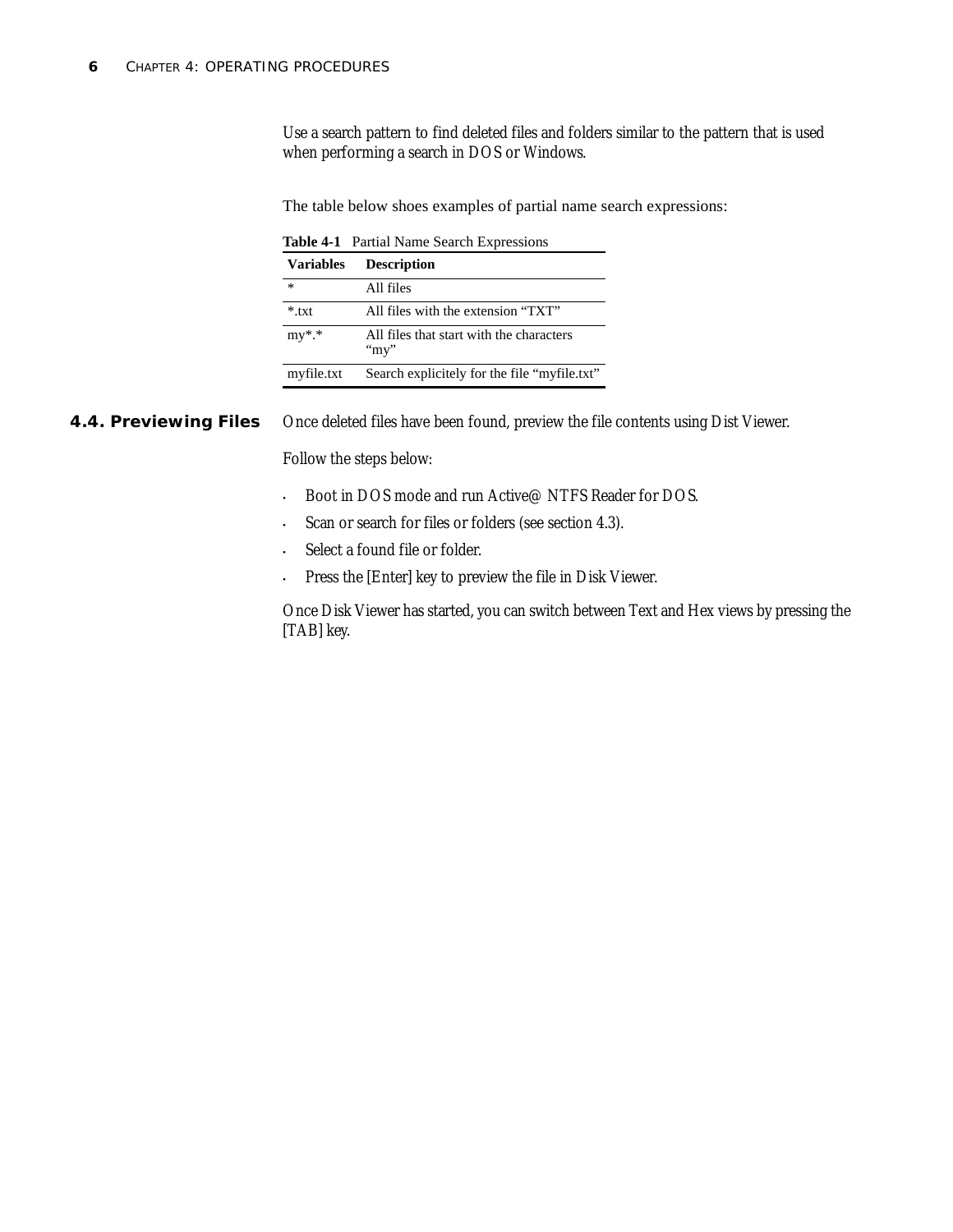### <span id="page-8-0"></span>**4.5. Copying Files and Folders**

Copy files or folders from NTFS to FAT partiton in order to recovery them.

Follow the steps below:

- Boot in DOS mode and run Active@ NTFS Reader for DOS.
- Scan or search for files or folders (see section 4.3).
- Select a found file or folder.
- (Optionally) preview the file using Disk Viewer (see section4.4)
- Press the  $[Ctrl + C]$  keys together to execute the copy command

*Note: The number and drive letters in this dialog box may not match with what was displayed in the previous window. This happens because the write operation is performed in DOS real mode and only the FAT drives are visible to the operating system as the output location.* 

- Use the [Tab] key to move between controls, and press the [Enter] key to change the drive or folder.
- Define the output name and location and press the [Enter] key to start the copying process.
- You can stop the copying process at any time by pressing [Esc].
- If you copy a folder, all files and sub-folders located in the folder tree will be copied to the new location recursively.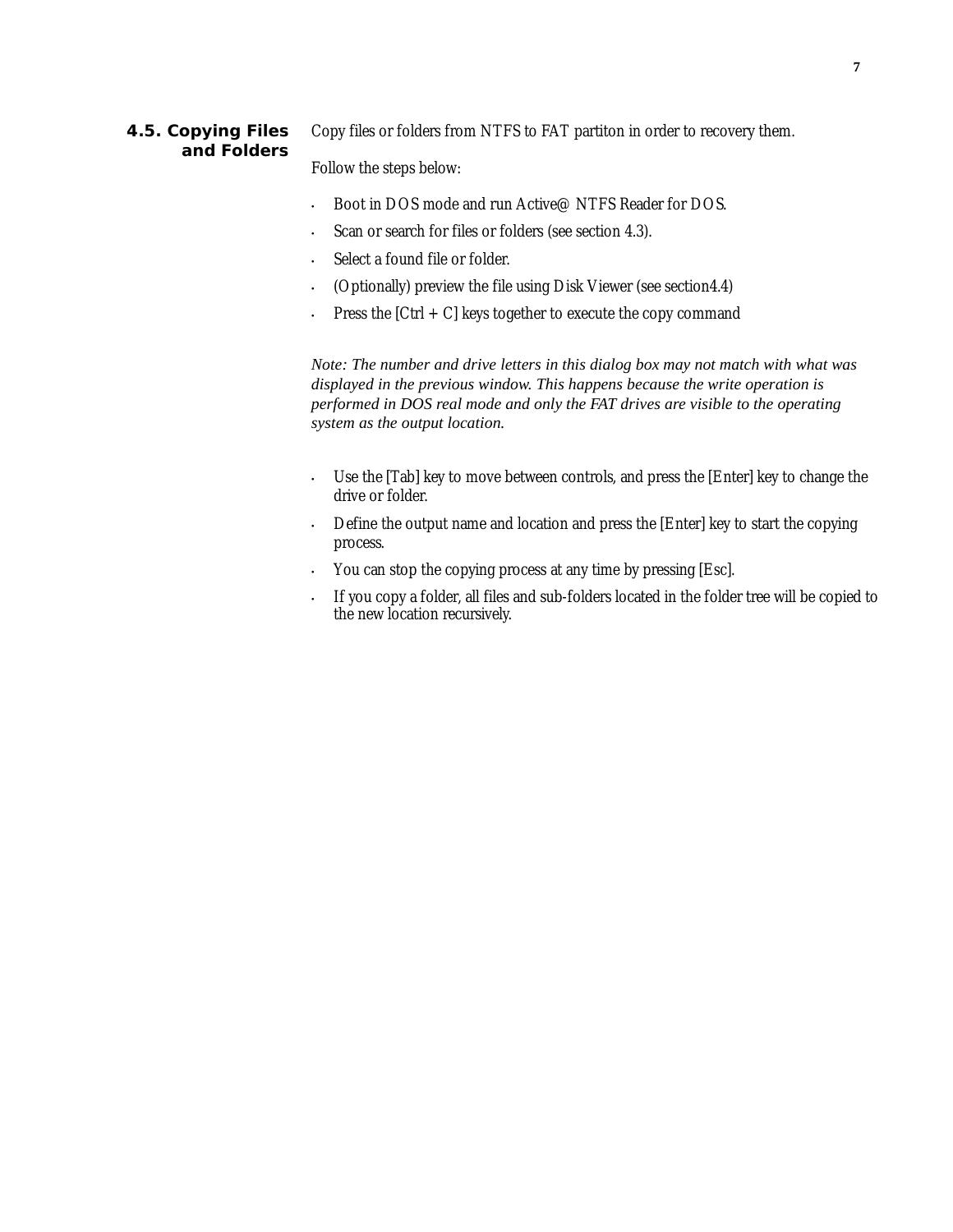- <span id="page-9-0"></span>**4.6. Using Disk Viewer** Disk Viewer allows viewing the contents of a file and accesses any sector composing the file being viewed.
	- Run Active@ NTFS Reader for DOS.
	- Select the object file to view its sectors.
	- Press the [Enter] key to open Disk Viewer.

In the Disk Viewer screen, the Title displays the name of the object to be viewed and the current sector number will be shown below. The rest of the area displays sector contents in Hex view on the left side and Text View on the right side.

- Use arrows, [Home] and [End] keys to scroll the view.
- Use [Page Down] and [Page Up] keys to go to the next or previous sector.
- Press  $[Ctrl + G]$  together to go a particular sector.
- Press [Tab] to switch from Hex-and-Text view to Text-Only and back.

<span id="page-9-1"></span>**4.7. Localized File Names Display** Localized file names are stored on the drive in Unicode format. The Operating System (Windows 95/98/ME/NT/2000/XP) creates filenames based on regional settings. Windows has set of language-specific fonts to handle and display filenames properly.

MS DOS might have local fonts supported but it cannot display filenames in Unicode.

Active@ NTFS Reader can display localized filenames in DOS only if a proper font definition file for the local settings is available.

To prepare this file with font definitions follow these steps:

- From the NTFS Web site, download UNICODE.EXE and save it to the same place where READNTFS.EXE is located.
- Boot the system in Windows 95/98/ME/NT/2000/XP with the correct locale settings and run UNICODE.EXE.
- A file named UNICODE.DAT (65,536 bytes) should be created in the same folder as UNICODE.EXE.
- Reboot the system in DOS mode and run Active@ NTFS Reader for DOS.
- Scan your drive and switch to "Long file names" mode by pressing the [Tab] key

If this process is completed successfully, you should be able to read localized file names.

*Note: To be able to see localized filenames you must have support for the local fonts when booted in DOS mode. In other words, display driver for the proper code page must be loaded.*